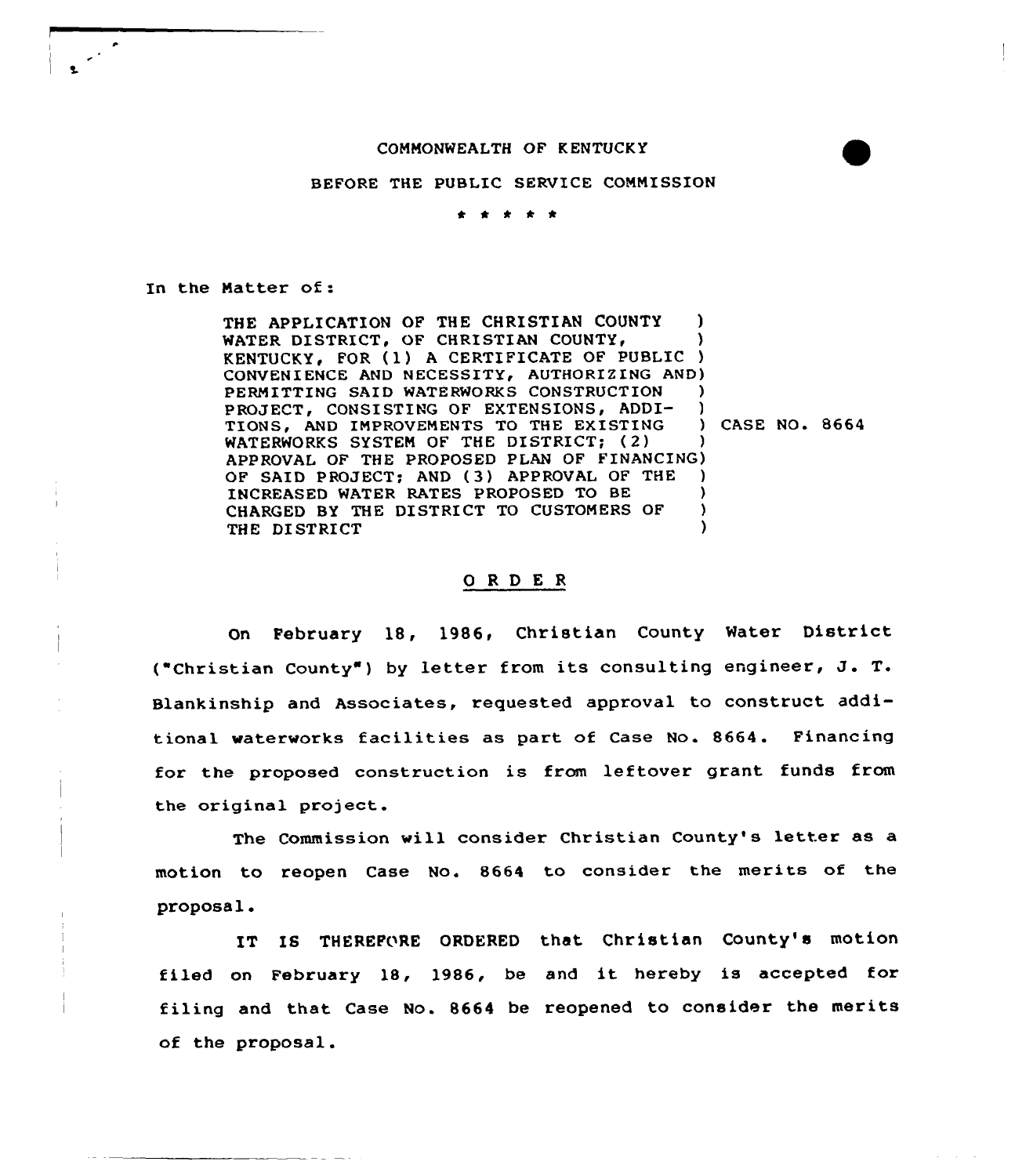IT IS FURTHER ORDERED that Christian County shall file an original and seven copies of the following information with the Commission with a copy to all parties of record by Narch 28, 1986. If the information requested or a motion for an extension of time is not filed by the stated date, the Commission may dismiss the case without prejudice.

l. Provide <sup>a</sup> breakdown of the estimated total project cost for the proposed construction.

2. Provide a breakdown of the source of funds to be used to finance the proposed construction.

3. Provide <sup>a</sup> copy of the bid tabulation for the proposed construction (when available) .

4. Provide <sup>a</sup> breakdown of the total project cost for the proposed construction based on actual bids received (when available) .

5. Provide <sup>a</sup> copy of the preliminary approval from the Division of Water for the proposed construction.

 $-2-$